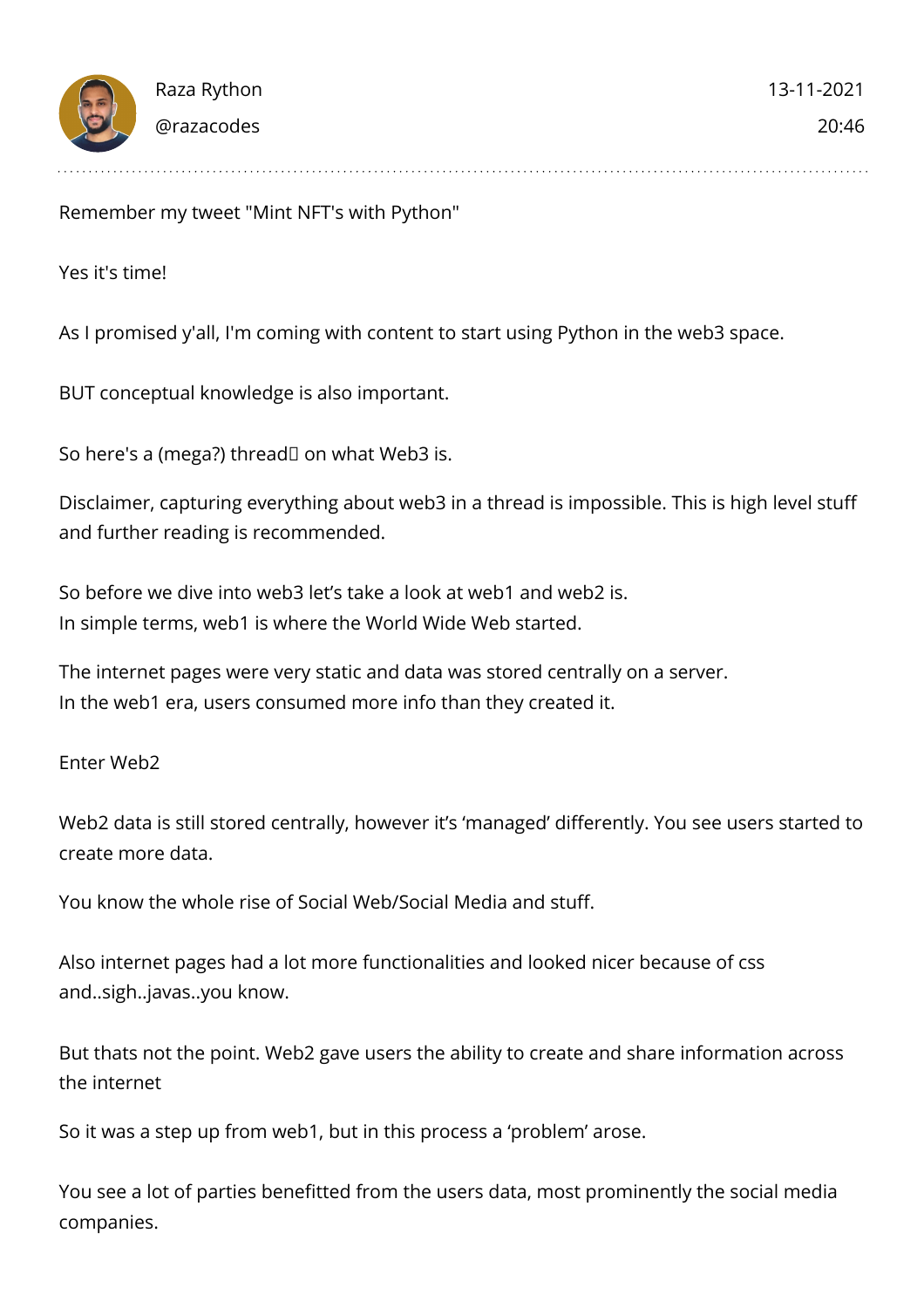Which seemed odd, because the data was not theirs to 'take'...right?

Technologically speaking they were able to access and use the data, because the data was stored centrally in a database owned by the social media platform.

So the information of my Facebook…or Meta page is stored in the database of Facebook.

When I create a post, its also stored in the database of Facebook.

Maybe by now you're asking why is this a problem.

Well besides the fact that they physically own my data, they can also manipulate it.

What do I mean? ෬

Let's say I make a comment that is super inappropriate, like being racist.

A social media company could delete it.

Not a problem right. I think most people would agree thats not a bad thing.

BUT lets say my comment is more in a gray area OR it just doesn't support the view of company OR puts Facebo..Meta…whatever…in a tough space…then what?

Well the social media platform can decide to just delete my post.

Nothing I can really do about it.

"Oops sorry mister Raza, I don't know what happened but all your data is gone".

Obviously it more tricky than that, but that can happen, theoretically speaking ofcourse ;)

Enter Web3

So 2 issues

1. other people benefitting from my data

2. other people controlling my data, because my data is in central place owned by other people.

Web3 aims to solve through decentralization (also other ways, but i'm focusing on that part).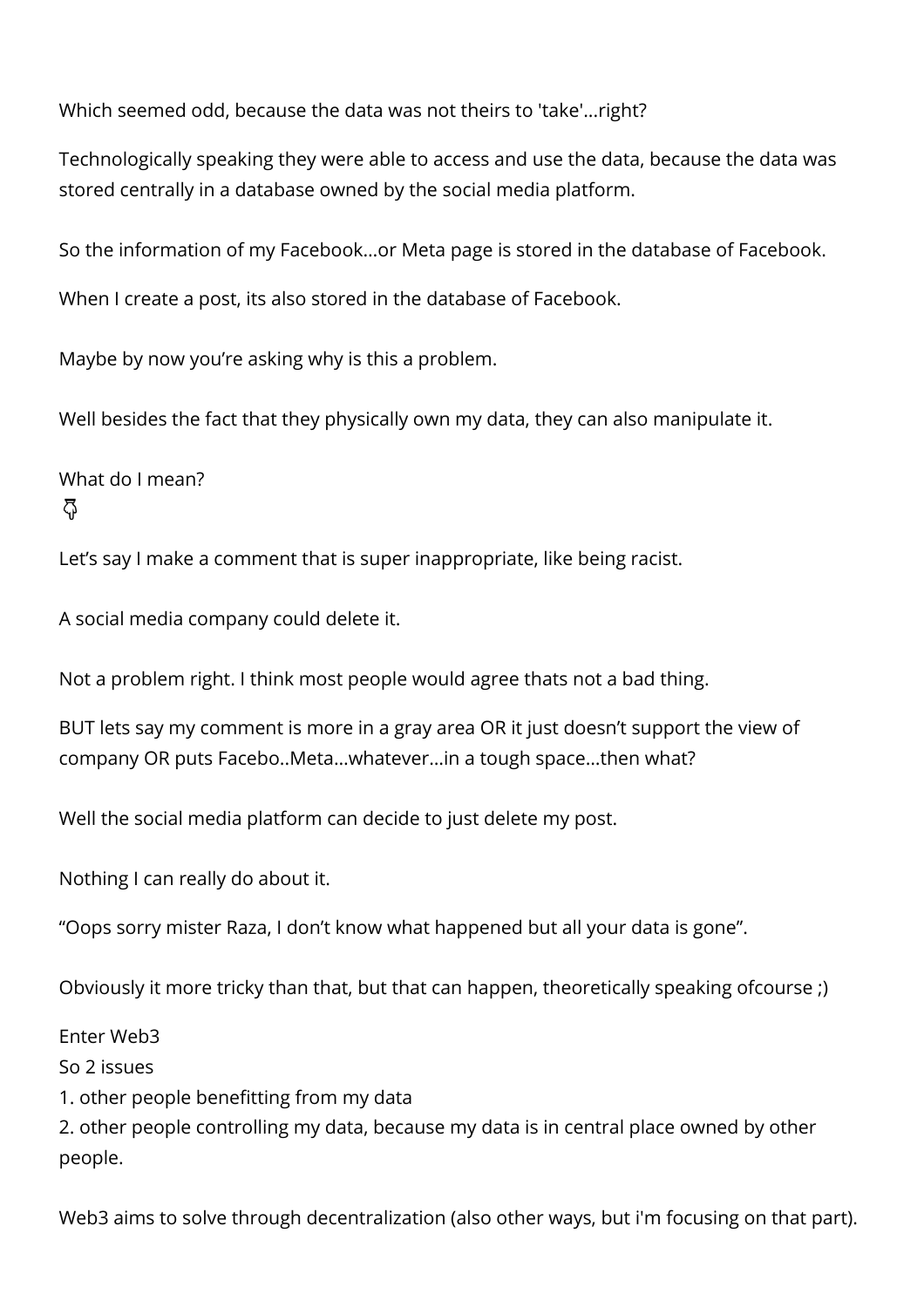What does it mean? 쥬

So traditionally speaking, gosh Web2 is so 2010, the data lives on a server and when you fire up your browser and go to FB, the data is retrieved from the server and displayed in your browser (lets not get into client/server side, cached data, cookies and all that good stuff).

Not in web3.0. Your data lives on THE BLOCKCHAIN.

ooee.

Yes. In short, your data is written on the blockchain and the blockchain exists on multiple nodes instead of just one.

Wait...what is blockchain? I thought you were talking about web3!?

Allow me to explain 昂

In simple terms, blockchain technology is a system of recording information. It's also refered to as a digital 'ledger'.

Traditionally speaking, a ledger is used in accounting to keep a record of all transactions a company or entity creates.

Blockchain aims to do the same.

It keeps a record of all the data written on the blockchain.

Let's compare to Web2. In Web2 your data lives on one node (one server) in a database on that node (centrally).

In web3 your data lives on the blockchain and your blockchain lives SIMULTANEOUSLY on multiple nodes.

In other words a blockchain lives on a decentralized network of computers.

In simple terms a bunch of computers together form a network. And on each of these computers a full copy of the blockchain exists.

With every transaction, EACH node/computer updates the blockchain.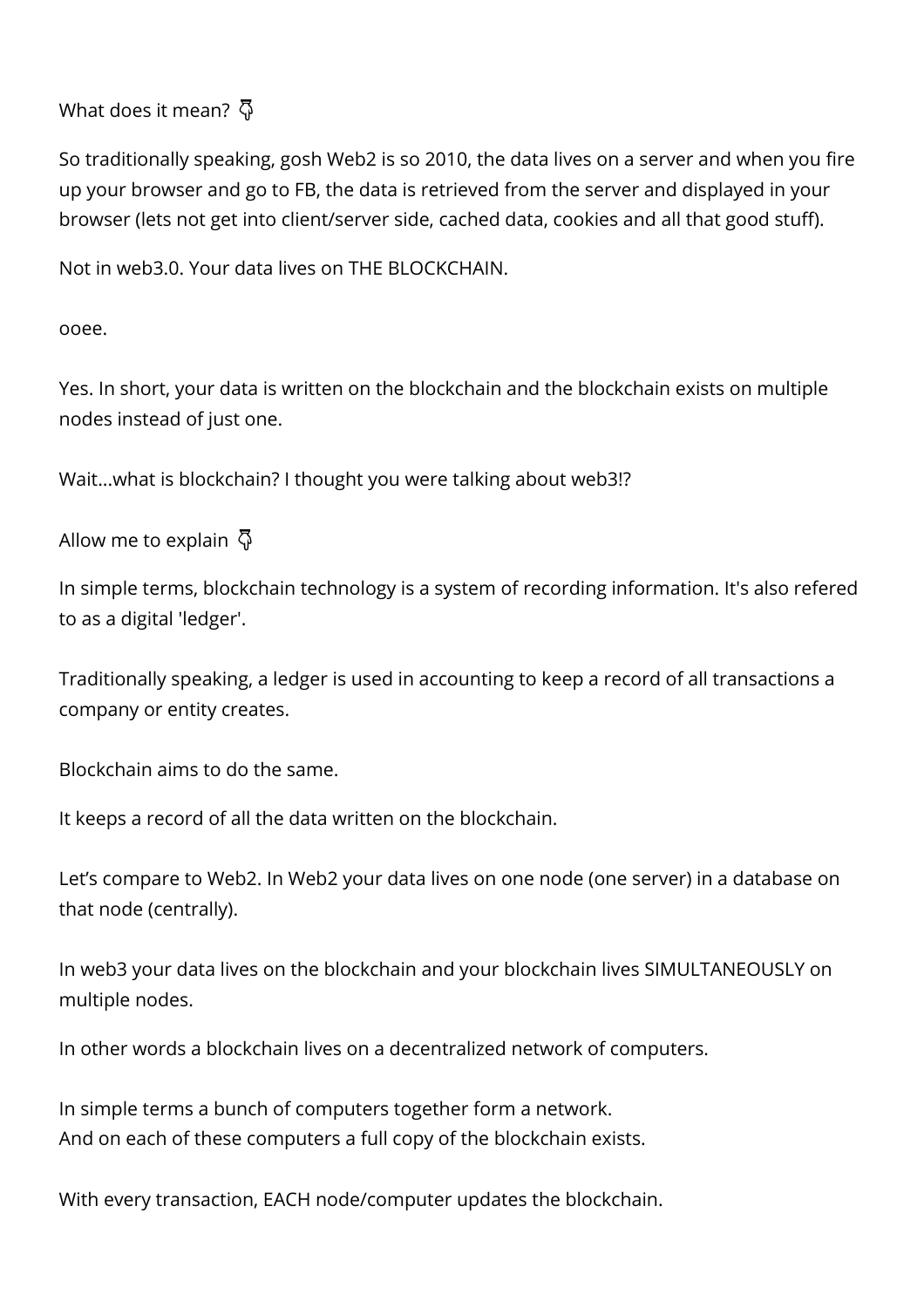Ever heard that its virtually impossible to delete anything from a blockchain.

Well the emphasis is on virtually, because its impossible to delete data from aaaaalll those nodes simultaneously.

Lets not get into what it would take to delete the data.

Understand that the data is synchronised continuously. You might think that it's quite intense to maintain such a 'digital ledger' or blockchain & ensuring that all the nodes are up to date

Yes

It's 1 of the limitations of blockchain.

Another thing you might think is where are all these computers!?

Who runs the network?

Well that's you and me. Anyone can join the network and introduce their computure as node.

You see this clearly solves that a single company or entity can't just delete your data.

Also data-ownership is more explicit, because nothing is ever deleted from the blockchain and anyone can read it, everyone knows whom's data is whom's.

Also because the data is not centrally owned, its a lot harder to benefit from data which is publicly available.

Not only that, because the data is public, transactions can be 'validated'. A financial transaction, money from account X to account Y is publically recorded.

Now if you're great at money laundering, it becomes quite difficult to 'track' the money through 100s of bank accounts in web2, because all these databases are owned by different banks and maybe some of the data gets 'lost'. Not in web3.

Web3 you can see exactly where the data originates and track a transaction from beginning to end, because its all stored on the blockchain.

This form of decentralisation, creating trust, removing third parties etc. are huge benefits of web3.